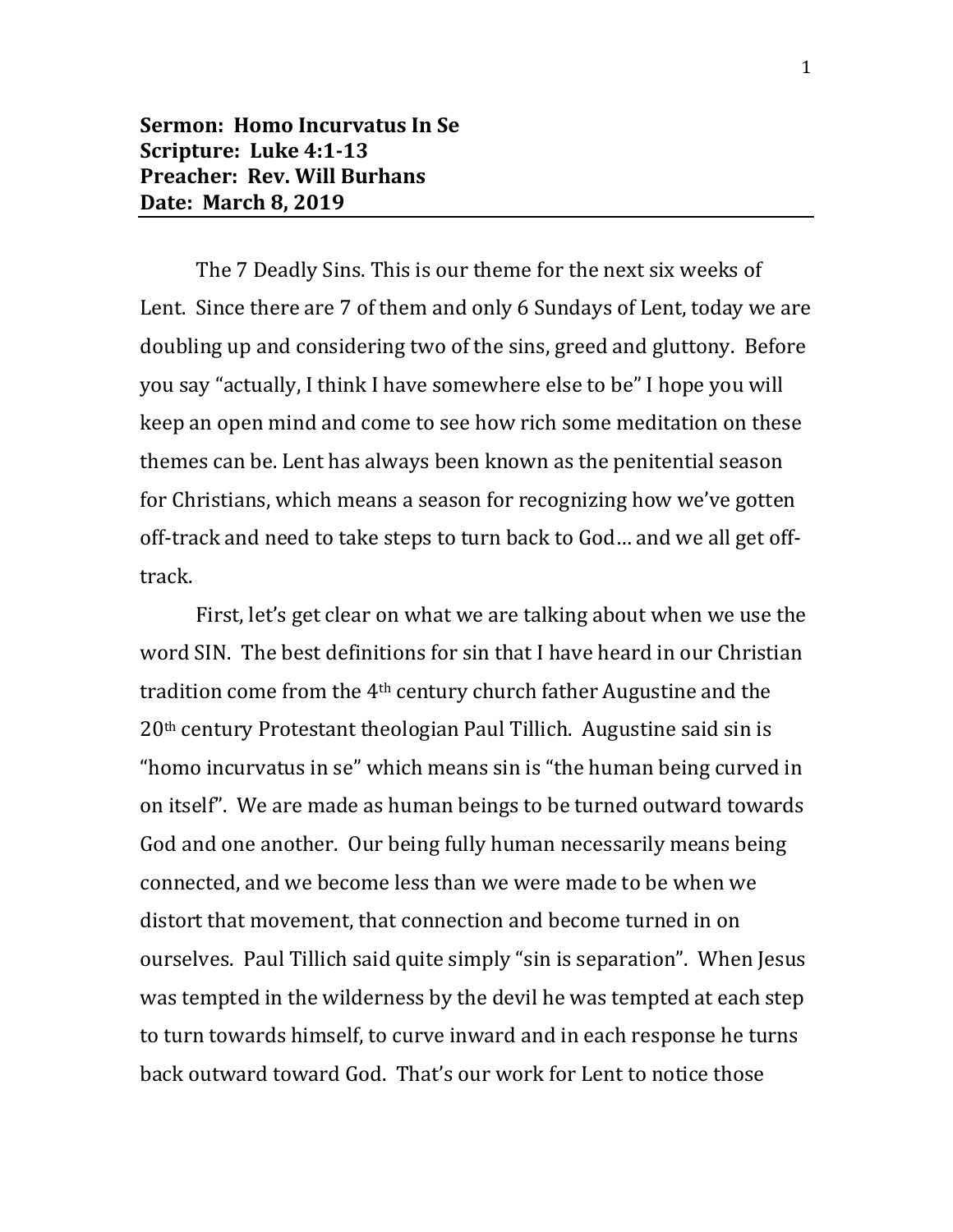places we are curved in on ourselves and to take steps to open back out to God. The 7 Deadly Sins are an effective tool for that purpose. We have to recognize the sin before we can root it out or address it.

The list of 7 sins that mar our beautiful human souls do not come as listed from the Bible but were developed by the ancient desert dwellers of our Christian tradition who went into the desert, some for 40 days like Jesus some for 40 years, to enter into a severe discipline of addressing the sinful of their human nature and come closer to God. It is believed that Evagrius of Pontus, one of the desert fathers, was the first one to put them into a list in writing in the 4th century and then they were further developed from there by Augustine, John Cassian, Pope Gregory the Great and Thomas Aquinas.

The list of 7 deadly sins was not to drive home just how depraved and lost the human being was, that we are hopelessly greedy, gluttonous, lustful, prideful, envious etc… but the list was developed as a tool for self-examination and spiritual growth. It fell out of common usage especially after the Protestant Reformation when *techniques and practices* for growing more Christ-like were largely dismissed as worksrighteousness. However we hope you'll see by the end of it all how effectively these 7 sins articulate the struggles that we face in being human as we reach toward the divine but so often fail to reach high enough…to put it gently. We are made for God's love but we fall short of living in and living out God's love and God, in Jesus Christ, wants to love us into doing better.

The only other thing I want to say to set the stage for this is that as we consider these sins it's worth noting that everyone of us have some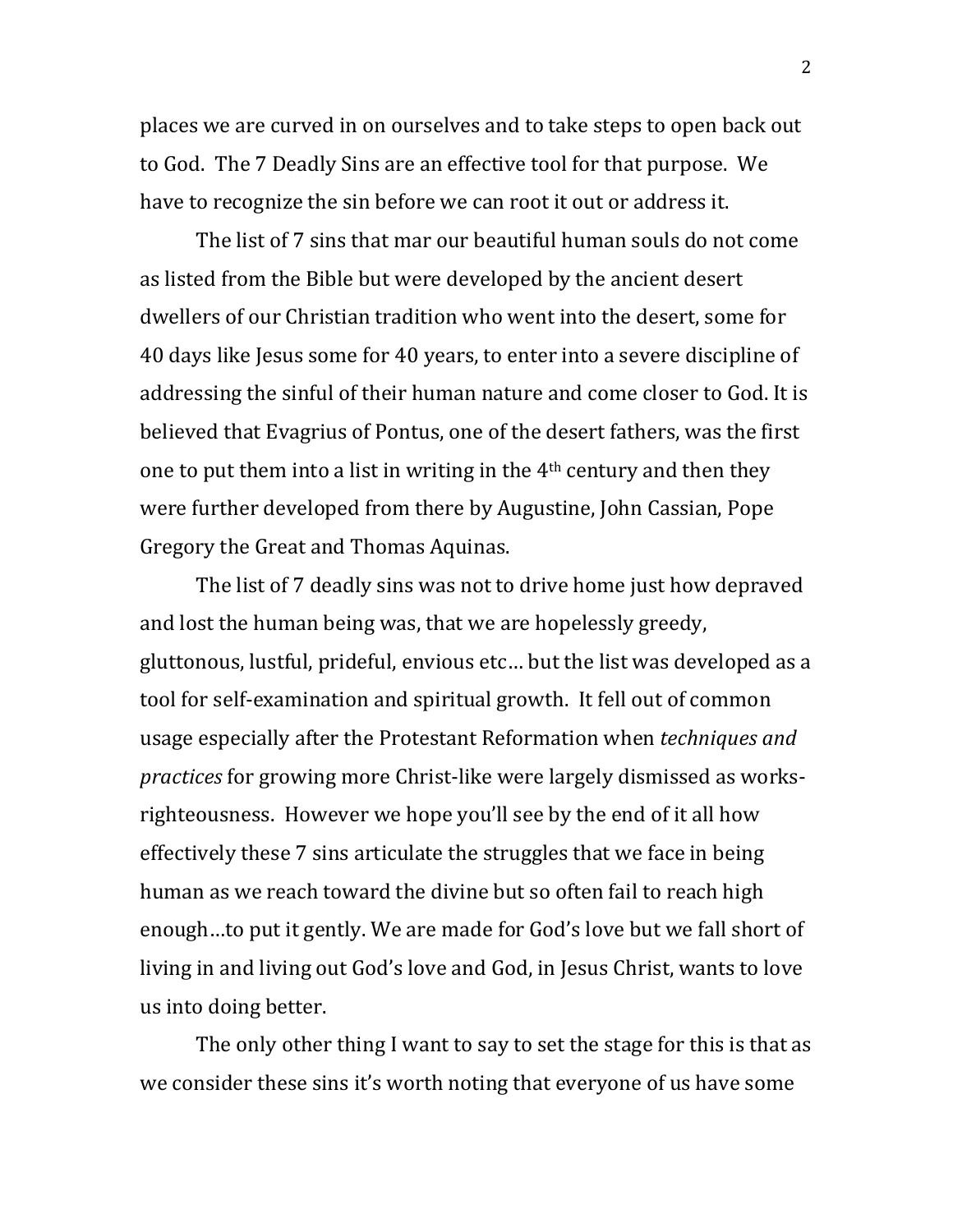manifestation of all of these sins but depending upon our personalities there are certain sins that beset us in particularly devilish ways to turn us inward on ourselves. So as we consider the 7 Deadly Sins, it could be worth taking particular note of a sin that grabs you by the throat, that either makes you really uncomfortable or angry or defensive and then maybe to give a little extra attention to that one cause that could be your very own special besetting sin… although again there is room in all of us for all of them. One thing we should definitely resist doing is thinking of other people we know who are particularly good exemplars of a given sin… cause then inevitably we'd be looking past the log in our own eye, as Jesus taught, to address the splinter in another's. One of the presenting characteristics of sin is the slippery hiddenness of it - that the sinner often doesn't recognize or see the sin that causes them the most curvature.

So what better place to start than with the sins of GLUTTONY and GREED… because if ever there were human states of being that turn us in on ourselves it is when our drives distorted by these two sins. They each certainly deserve their own Sunday at least but since these two relate quite nicely to Jesus' temptations in the wilderness we decided to consider these two together. Sorry for the short-shrift if these are particularly dear to you!

First up - gluttony. The writer Frederick Buechner referred to a glutton as "one who raids the refrigerator for a cure for spiritual malnutrition." The sin of gluttony leads us to turn to food or drink in an effort to fill a deeper emptiness inside. Gluttony is when we seek our own pleasure, especially as it relates to food and drink, to the exclusion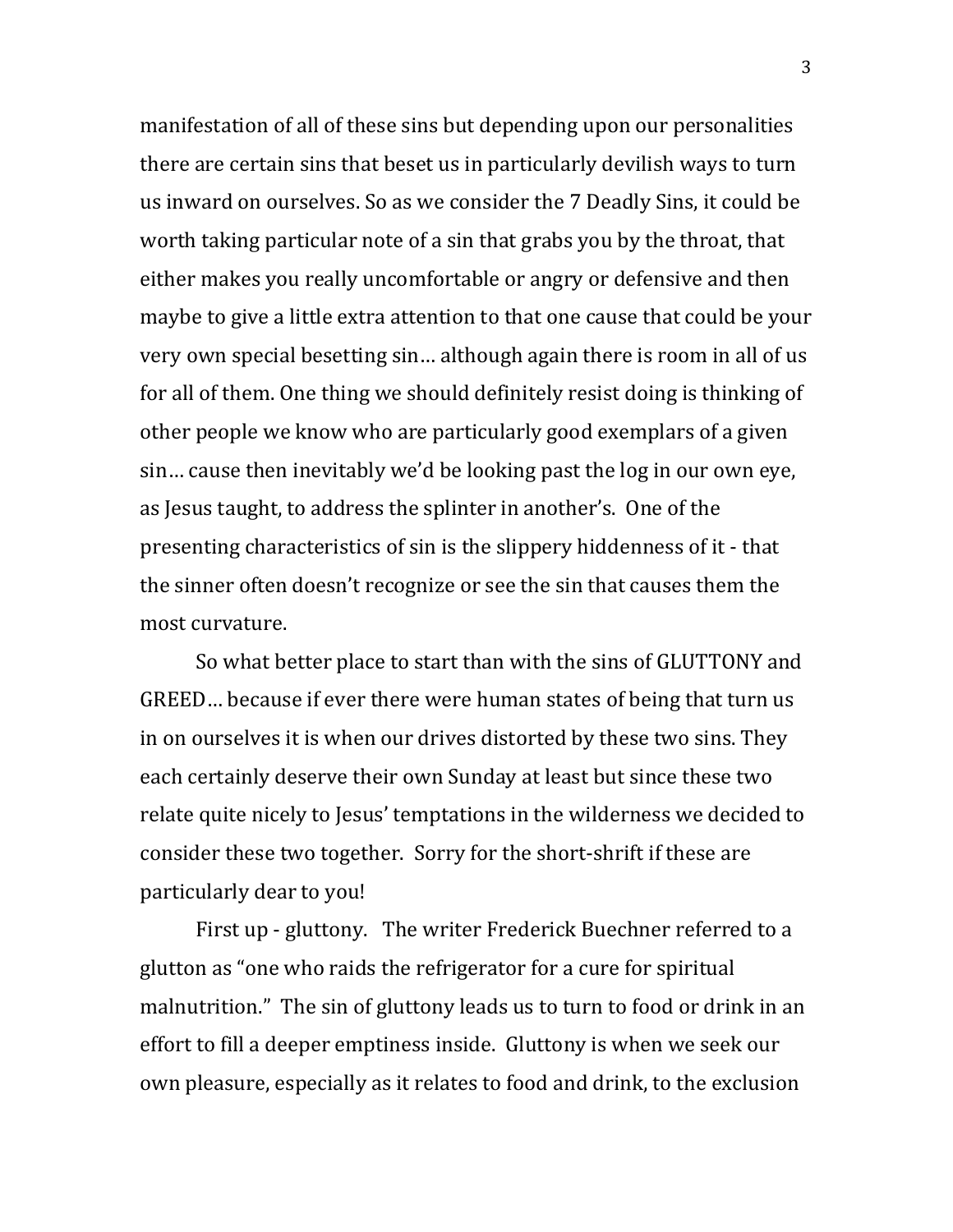or detriment of other important things in our lives. In the desert, it wasn't unreasonable that after fasting for 40 days Jesus would be hungry and desiring food and the devil goes right after that desire with his first temptation, to draw Jesus' focus more completely towards his desire for food. But Jesus wasn't out there to be focused on food and to obsess over how hungry he was and ways to satiate his hunger. He was out there to listen for God in his life. This is why Jesus says in response to the devil something that someone beset by the sin of gluttony does not want to hear – "a person does not live by food alone." In other words there's more to me and more to what I'm doing than what I'm consuming and the pleasure derived therein.

Eating is of course pleasurable and made to be so. But it becomes a sin when our pleasure seeking through eating becomes an end in itself that supersedes relationship or our higher purpose. The parent gobbling down a huge chocolate bar in a locked bathroom while his kids are knocking on the door – daaaaad, what are you doing? – is one example of eating that's become gluttony. As the writer and seminary professor Rebecca Deyoung writes in her book "Glittering Vices": "gluttons judge the world from the perspective of satisfying their own desire for pleasure." She suggests a good indication that we are being drawn into the sin of gluttony is when we cannot easily and uncomplainingly choose to give up what we are eating if and when duty or necessity or relationship requires us to.

The early church fathers who wrote on the 7 deadly sins made the point that the sin of gluttony could be eating too ravenously, excessively, hastily or get this… daintily…. They made it clear that gluttony can be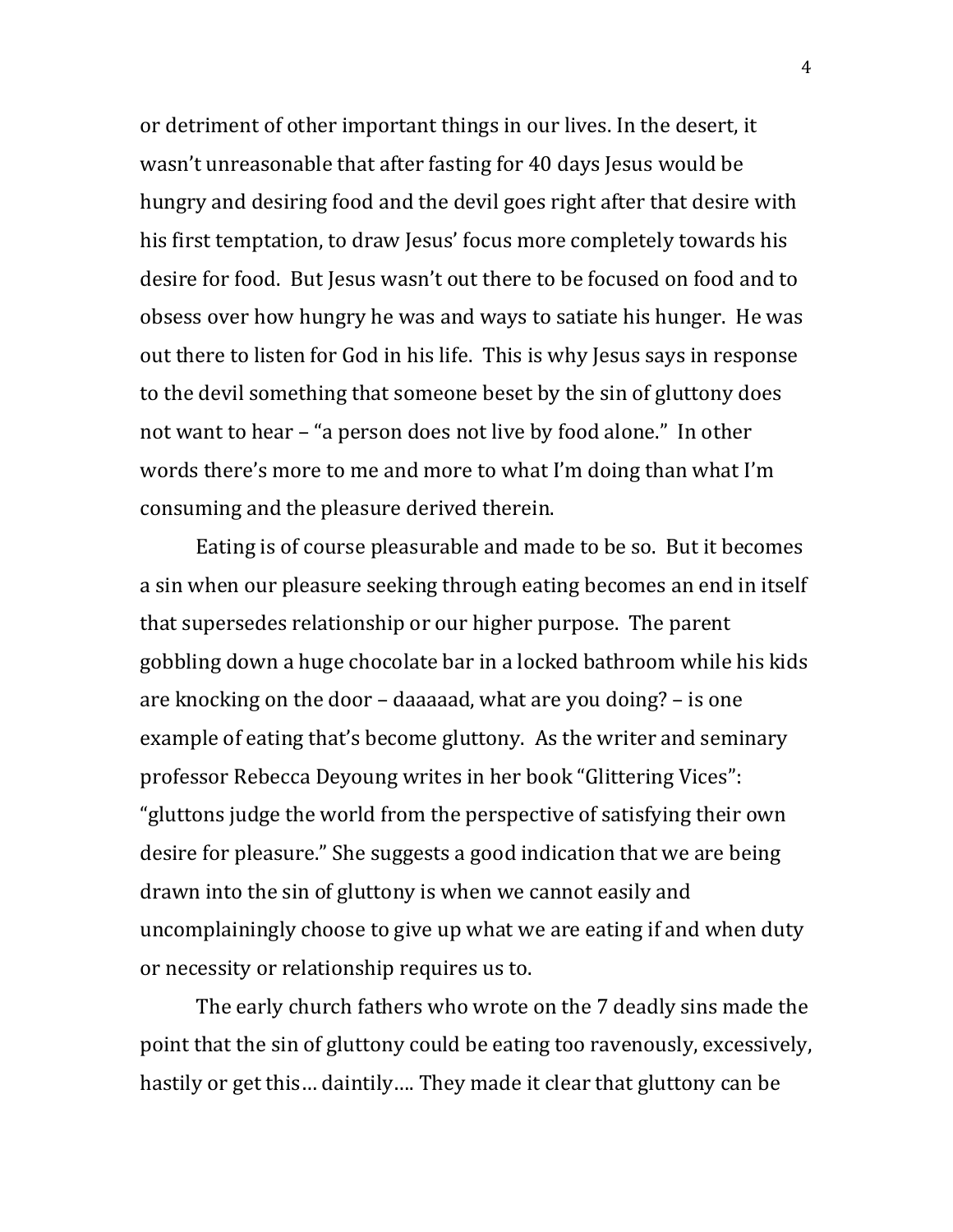operating in any instance when your pleasure or satisfaction becomes more important than those around you. Take the person who is eating out and returns their plate to the kitchen for the third time because it is not exactly and perfectly how they like it or the person who demands more from a generous host because of their fickle dietary desires or the person who feels superior to others because of their strictness of diet – that's all gluttony of the "dainty" variety.

The church father Augustine of Hippo of the 4th century sums this all up by offering 3 guidelines for us to use when assessing whether we are falling into gluttony or not. First, are we eating in a way that contributes to or at least maintains our overall health and well-being? We all know those gluttonous impulses that press in on us despite the fact that we are completely full or have not fed our bodies with enough nourishing food! Secondly, are we eating with regard for those around us? Is their good in any way compromised by our cravings? If you haven't been able to identify your own place in this sin, there it is on a silver platter for you. I don't know if any of us are not guilty to some extent of gluttony in an economy where some can get an \$80 plate of delectable while others a few blocks away are starving to death. And thirdly, is our eating not just ruled by pleasure but regulated also by other important considerations for us as moral spiritual beings? In other words there might be times when we should fast to become more conscious or turn more fully toward God. This is why fasting has always been one of the central spiritual disciplines of Lent – to put some breaks on our pursuit of everything for ourselves and to turn us again to God. There might also be times when we should opt to not eat certain things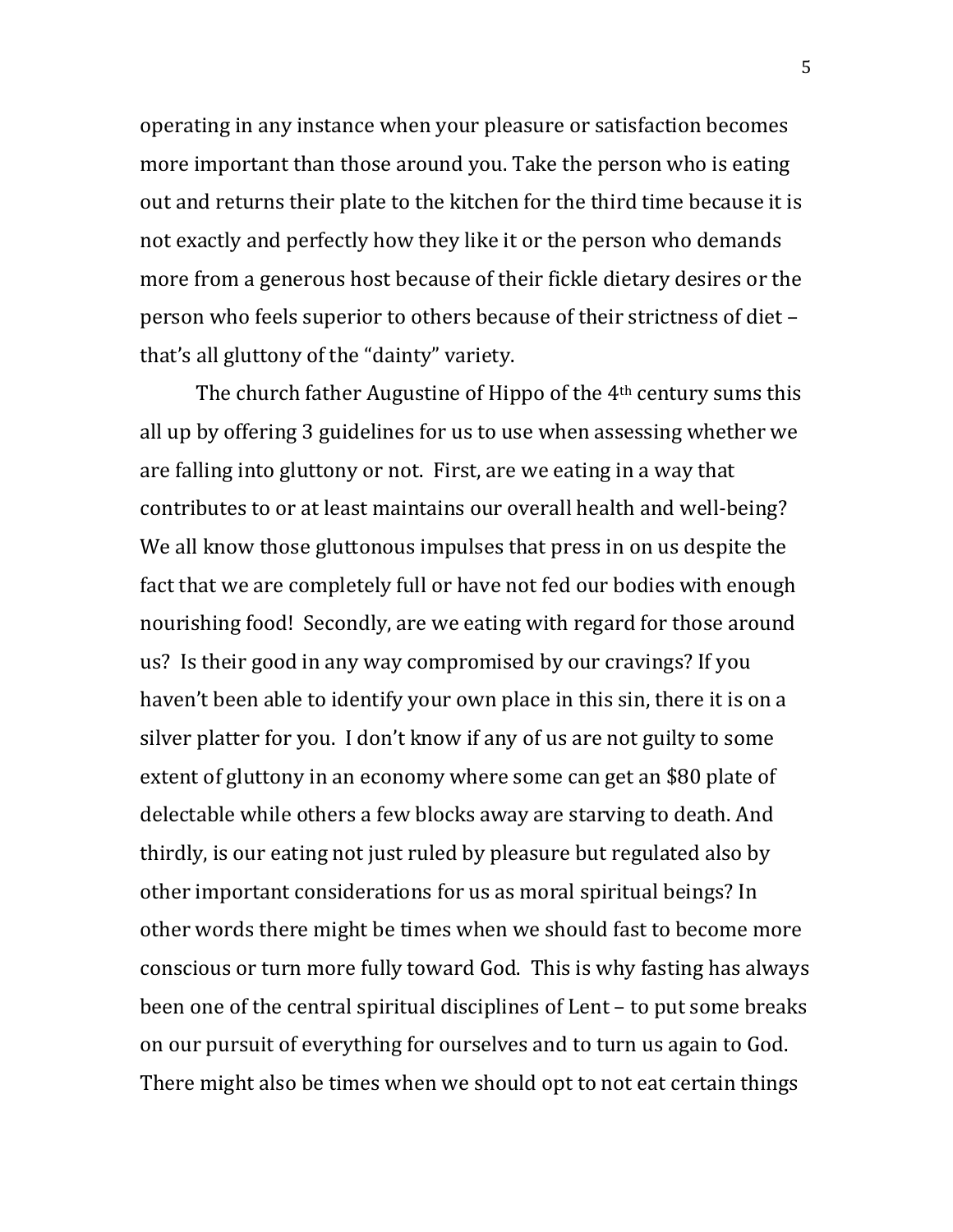that are doing damage to our planet or acquired immorally or by companies that mistreat their employees, for instance. Simply put if it's all about our own dietary pleasures to the exclusion of everything else, then it's becoming the sin of gluttony.

Gluttony though has close cousins in two other sins on the list which are also about seeking our own pleasure or benefit regardless of the cost to others - lust, which we'll get to in a few weeks and - the sin of greed or avarice. Greed is the desire for more and more without limit, usually an excessive desire for money or the things that money can buy. For Jesus in the wilderness, the temptation towards the sin of greed looked like the devil offering him the glory of authority over the kingdoms of this world – "worship me and it will all be yours!" So a key concept for this sin of greed is ownership, what is mine… in the word's of Gollum from Lord of the Rings "it is mine, all mine, my precious!" And Gollum is the perfect example of how the human being can be distorted, turned in on itself by greed, which then leads to all sorts of accompanying sins of deception, violence, betrayal, thievery, lack of generosity, and so on.

Those who developed the list of the 7 deadly Sins believed that there was one sin that gave rise to all the others. Pride. So whatever sin we are talking about, will in some form or another have it's roots in pride. For greed, the over-identification of ourselves with things and money as our own is a particular distortion of the reality that everything - in fact our very lives themselves - are God's, not our own. We'll sing a hymn to close our worship service entitled "We Cannot Own the Sunlit Sky" and in our capitalist, consumerist, greed-culture, that is a radically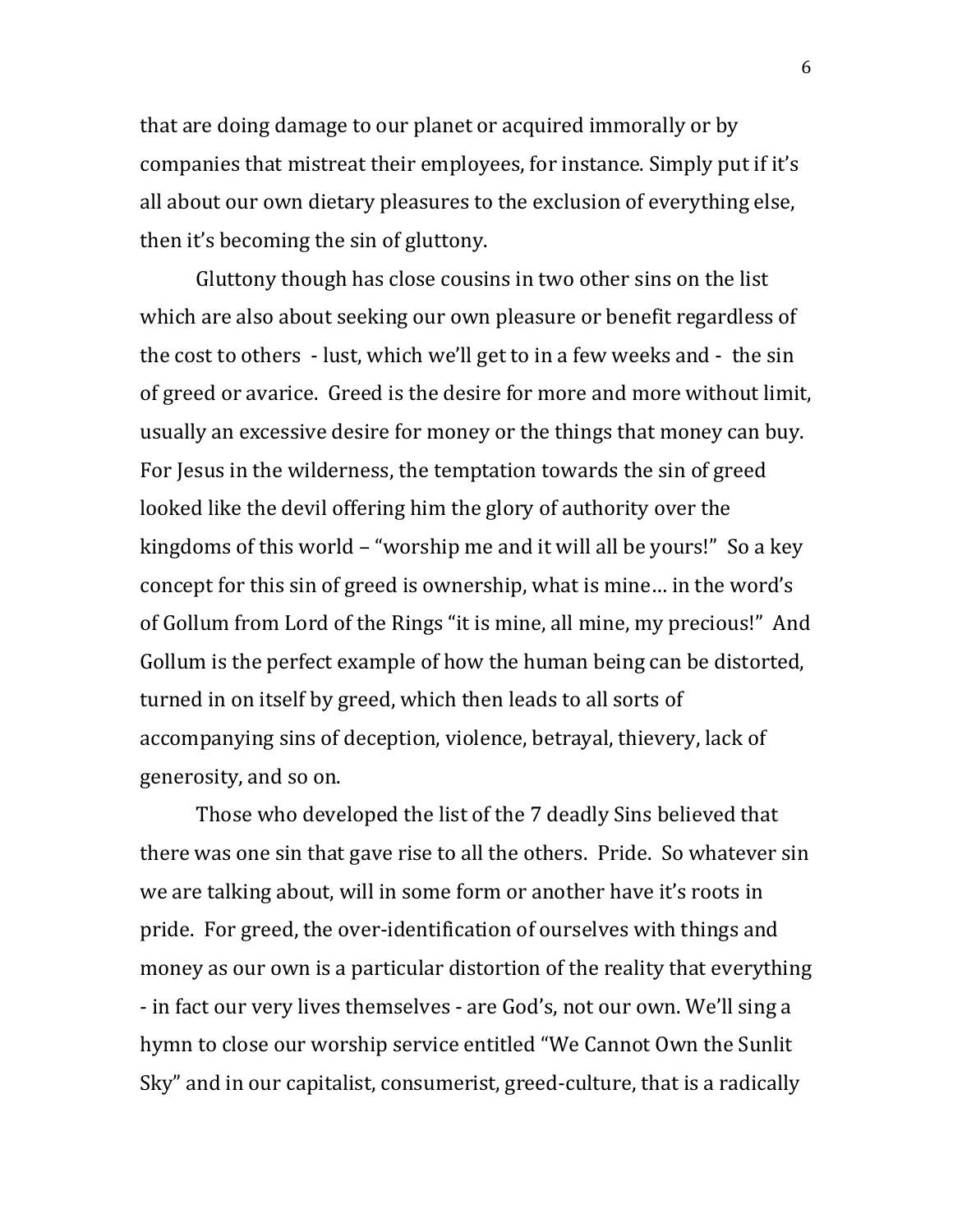counter-cultural little tune. Tell Dasani that they cannot own the source of water. Tell Exxon that they cannot own the hidden materials of the earth. Tell the resident at 28 Prince Ave in Winchester that he doesn't own the earth under and around his house and see how quickly greedy hackles are raised.

But the problem with the sin of greed is not just that it turns us inward to feed our own desires, but it does so at the detriment of others. Thomas Aquinas in the  $13<sup>th</sup>$  century said "greed is a sin directly against ones neighbor, since one man cannot over-abound in external riches without another man lacking them." Gandhi said "Earth provides enough to satisfy every person's need, but not every person's greed."

So the probing questions for examining ourselves around the sin of greed might be: What honestly is needful for my life and what do I just want, what's pure luxury? How much stuff is enough? Do I experience a quick fix sense of relief when I shop and buy and consume? Does earning more money or acquiring more things offer me a sense of power over my life? How much of what I have and want comes at the expense of others? What is the bottom line in our businesses, our churches, our homes? Is it profit over people, endowment over ministries, things around us over the souls around us? Greed distorts our priorities and places us and us alone at the top.

The countervailing virtue that roots out the rot of greed in our souls, is the practice of generosity. That's why one of the traditional practices of Lent has always been almsgiving. The practice of giving is not intended to make us feel good about ourselves - that could even be a veiled greedy attempt to get more for ourselves - but rather it's a